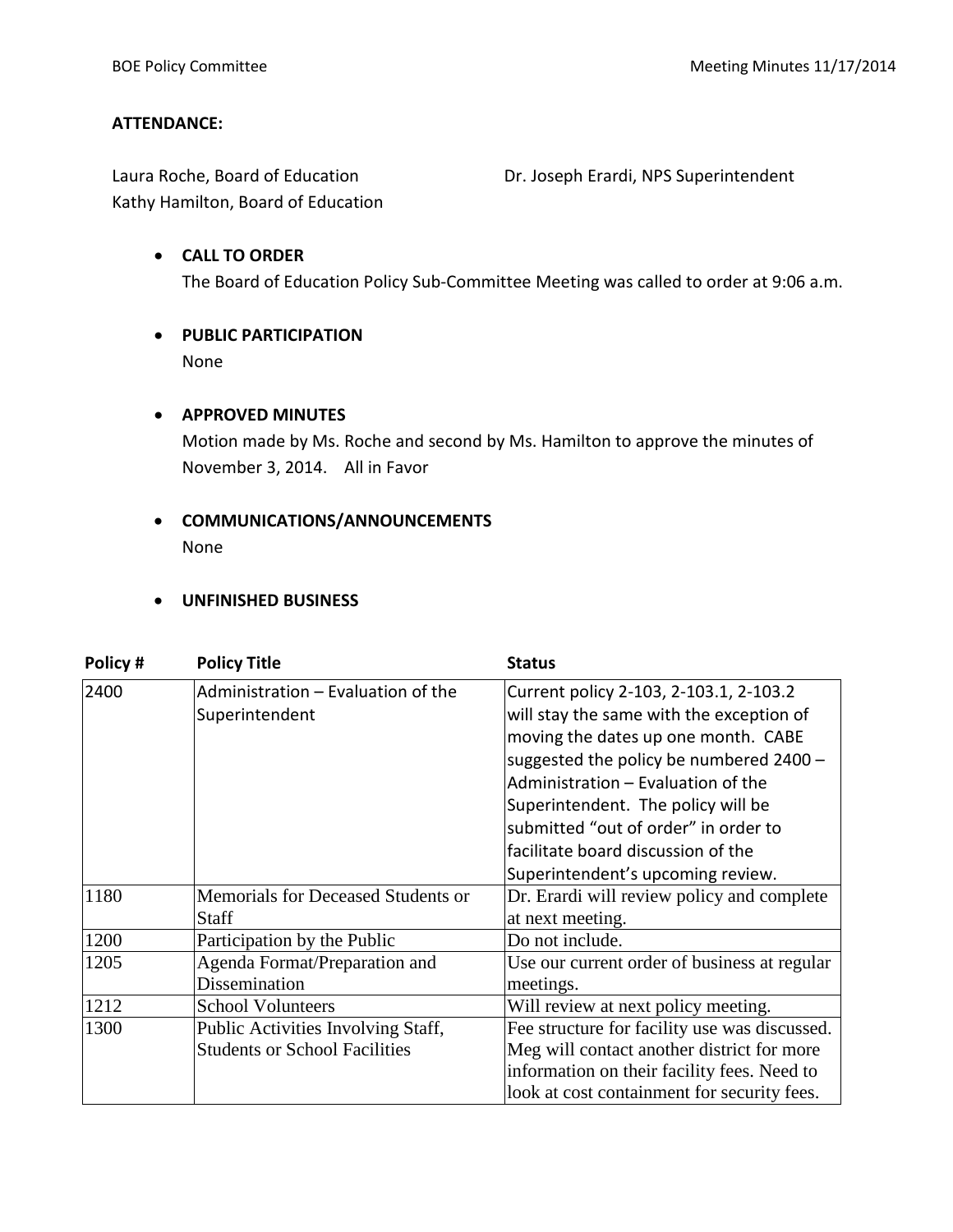# • **NEW BUSINESS**

o Policy on student issues (5000 series) should be completed by August for 2014- 2015 Student Handbook

| 1310   | Relations between Public and School Personnel       | CABE did not include in packet - do |  |
|--------|-----------------------------------------------------|-------------------------------------|--|
|        |                                                     | not include                         |  |
| 1311   | <b>Staff Participation in Community Activities</b>  | Do not include                      |  |
| 1311.1 | Political Activities of School Employees            | Use CABE policy                     |  |
| 1311.2 | Political Activities in the Schools/On School Board | Use CABE sample regulation.         |  |
|        | Property                                            |                                     |  |
| 1312   | <b>Public Complaints</b>                            | Use CABE recommended policy         |  |
|        |                                                     | with changes                        |  |
| 1312.2 | <b>Complaints About Policies</b>                    | Do not include                      |  |
| 1313   | <b>Gifts to School Personnel</b>                    | Use CABE sample policy              |  |
| 1313.1 | Parental Involvement in Title I Programs            | CABE did not include in packet - do |  |
|        |                                                     | not include                         |  |
| 1314   | Soliciting Funds from and by Students               | Use CABE policy and 1324 policy     |  |
|        |                                                     | form with added language about      |  |
|        |                                                     | fundraising taking place within the |  |
|        |                                                     | present school year.                |  |
| 1315   | Distribution of Materials to School/Personnel       | CABE did not include in packet - do |  |
|        |                                                     | not include                         |  |
| 1316   | Relations Between Public and School Personnel       | Do not include                      |  |
| 1316.1 | <b>Public Conduct at School Activities</b>          | Do not include                      |  |
| 1320   | <b>Relations Between Public and Students</b>        | CABE did not include in packet - do |  |
|        |                                                     | not include                         |  |
| 1321   | Public Performance by Students                      | Use existing policy 7-505 with      |  |
|        |                                                     | sample regulation from CABE         |  |
| 1321.1 | Public Performance by School Music Organizations    | Use existing policy 8-407 with      |  |
|        |                                                     | revision                            |  |
| 1322   | <b>Contests for Students</b>                        | Revised policy                      |  |
| 1323   | <b>Gifts to Students</b>                            | CABE did not include in packet - do |  |
|        |                                                     | not include                         |  |
| 1324   | Soliciting Funds from and by Students               | Use only form with added language   |  |
|        |                                                     | about fundraising taking place      |  |
|        |                                                     | within the present school year, put |  |
|        |                                                     | form with 1314 policy               |  |
| 1325   | Advertising and Promotion                           | Use sample policy from CABE         |  |
| 1326   | <b>Solicitations by Staff Members</b>               | Use sample policy from CABE         |  |
|        |                                                     | adding club/team uniforms           |  |
| 1327   | <b>Relations With Youth Organizations</b>           | Do not include                      |  |
| 1330   | <b>Use of School Facilities</b>                     | CABE did not include in packet -    |  |
|        |                                                     | research and include language about |  |
|        |                                                     | fee schedule to policy 1300         |  |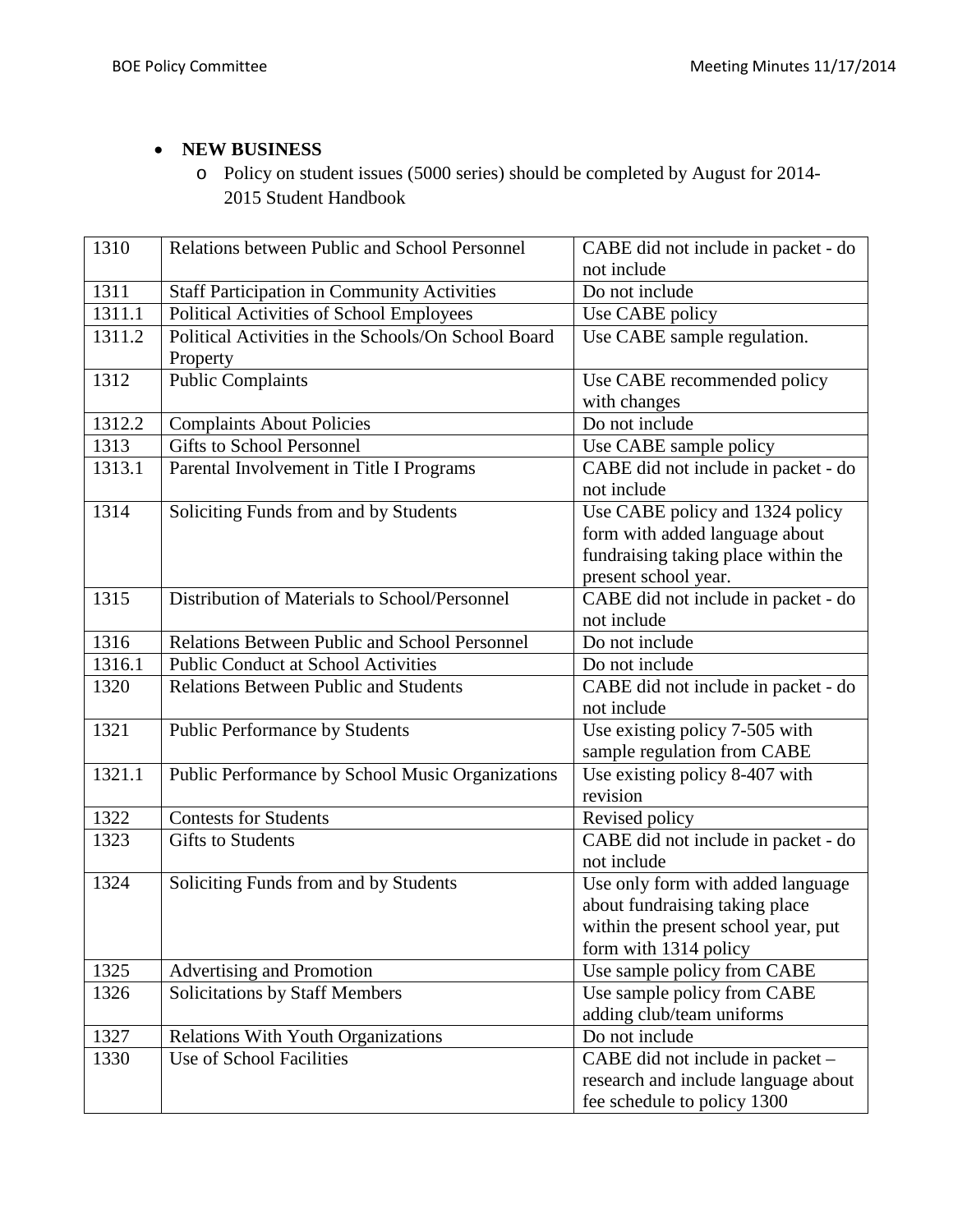| 1330.1 | Use of School Fields by Outside Organizations    | CABE did not include in packet –       |  |
|--------|--------------------------------------------------|----------------------------------------|--|
|        |                                                  | research and include language about    |  |
|        |                                                  | fee schedule to policy 1300            |  |
| 1331   | <b>Smoke Free Environment</b>                    | Contact CABE to see if they can        |  |
|        |                                                  | blend new policy that we received      |  |
|        |                                                  | and existing policy                    |  |
| 1332   | Assignment of Personnel to Cover School          | CABE did not include in packet - do    |  |
|        | Events/Activities                                | not include                            |  |
| 1340   | <b>Access to School Procedures and Materials</b> | Do not include                         |  |
| 1350   | Senior Citizens' Benefits                        | Use optional policy from CABE          |  |
|        |                                                  | with revision to allow senior citizens |  |
|        |                                                  | free admission to school events        |  |
| 1360   | Awards and Scholarships                          | Use sample policy from CABE            |  |

#### o **FUTURE MEETING DATES**

- December 1,  $2014$  meeting canceled
- December 15, 2014- meeting time changed to  $9:30$  a.m. 11:30 a.m. Municipal Center Shared Conference Room One
- **January 5, 2015 meeting canceled**

## • **ACTION ITEMS FOR NEXT MEETING**

| <b>Responsible Action</b><br><b>Party</b> |                                                                                                                                                  | <b>Comments</b> | <b>Due Date</b> |
|-------------------------------------------|--------------------------------------------------------------------------------------------------------------------------------------------------|-----------------|-----------------|
| Meg                                       | Meg will contact another district for<br>more information on their facility<br>fees for policy1300                                               |                 | 12/15/2014      |
| Dr. Erardi                                | Dr. Erardi will review policy 1180 -<br>Memorials for Deceased Students or<br>Staff                                                              |                 | 12/15/2014      |
| Meg                                       | Meg will contact CABE to see if<br>they can blend new sample policy<br>$1331(a)$ on a smoke free<br>environment with the existing policy<br>1331 |                 | 12/15/2014      |

### • **NEXT SET OF POLICIES TO REVIEW AND REVISE**

Series 1000 (Community Relations):

|       | <b>Policy # Policy Title</b>                      | <b>Point Person</b> |
|-------|---------------------------------------------------|---------------------|
| 1400. | Relations between other Governmental Agencies and | Ms. Roche           |
|       | the Schools                                       |                     |
| 1410  | Local Units                                       | Ms. Hamilton        |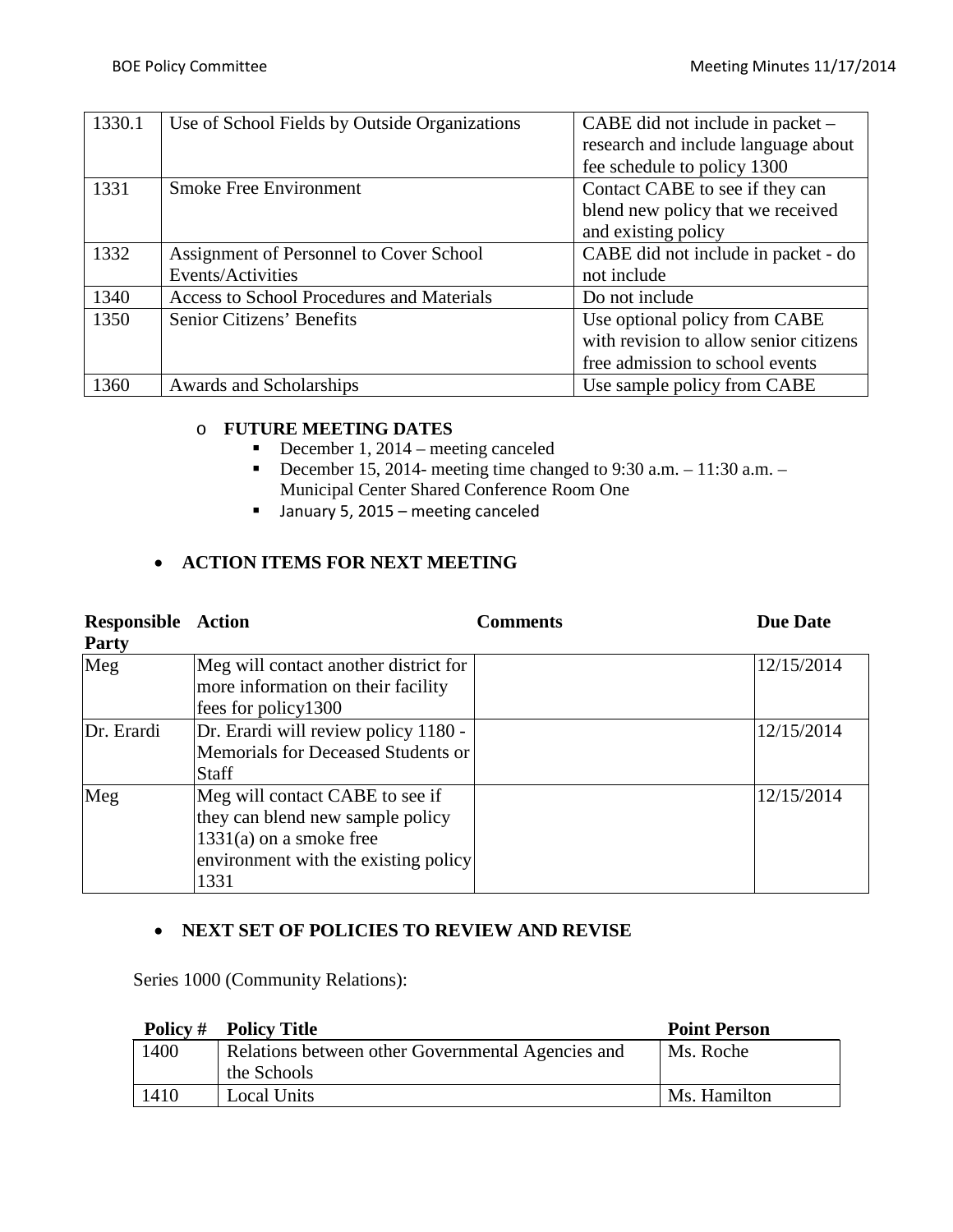| 1411 | Law Enforcement Agencies                             | Ms. Hamilton |
|------|------------------------------------------------------|--------------|
| 1412 | Fire Department                                      | Ms. Hamilton |
| 1413 | <b>Health Department</b>                             | Ms. Hamilton |
| 1414 | <b>Welfare Department</b>                            | Ms. Hamilton |
| 1415 | <b>Recreation Department</b>                         | Ms. Hamilton |
| 1416 | <b>Fiscal Authority</b>                              | Ms. Hamilton |
| 1420 | Country and Intermediate Unites; (RESC)              | Ms. Hamilton |
| 1430 | <b>State Government</b>                              | Ms. Hamilton |
| 1440 | <b>Federal Government</b>                            | Ms. Hamilton |
| 1500 | Relations between Area, State, Regional and National | Ms. Hamilton |
|      | Associations and the Schools                         |              |
| 1510 | <b>Area Associations</b>                             | Ms. Hamilton |
| 1520 | <b>State Associations</b>                            | Ms. Hamilton |
| 1530 | <b>Regional Associations</b>                         | Ms. Hamilton |
| 1540 | <b>National Associations</b>                         | Ms. Hamilton |
| 1600 | Relations between Non-Public and other Educational   | Ms. Hamilton |
|      | Organizations and the Schools                        |              |
| 1610 | <b>Parochial Schools</b>                             | Ms. Hamilton |
| 1620 | <b>Private Schools</b>                               | Ms. Hamilton |
| 1630 | <b>Correctional Schools</b>                          | Ms. Hamilton |
| 1640 | Colleges and Universities                            | Ms. Hamilton |
| 1650 | Cooperative Arrangements for State Mandated Adult    | Ms. Hamilton |
|      | Education                                            |              |
| 1660 | School/Business Partnerships                         | Ms. Hamilton |
| 1661 | Cooperative Arrangements with Businesses and         | Ms. Hamilton |
|      | Industry                                             |              |
| 1700 | Otherwise Lawful Possession of Firearms on School    | Ms. Hamilton |
|      | Property                                             |              |

Series 2000 (Administration):

| Policy # | <b>Policy Title</b>                                   | <b>Point Person</b> |
|----------|-------------------------------------------------------|---------------------|
| 2000     | Concept and Roles in Administration                   | Dr. Erardi          |
| 2000.1   | Board-Superintendent Relationship                     | Dr. Erardi          |
| 2001     | <b>Participatory Management</b>                       | Dr. Erardi          |
| 2001.1   | <b>Staff Involvement in Decision-Making</b>           | Dr. Erardi          |
| 2001.2   | Guidelines for Decision-Making Teams                  | Dr. Erardi          |
| 2010     | Goals and Objectives                                  | Dr. Erardi          |
| 2100     | <b>Administrative Staff Organization</b>              | Dr. Erardi          |
| 2110     | <b>Management Positions/Team</b>                      | Dr. Erardi          |
| 2111     | <b>Equal Employment Opportunity</b>                   | Dr. Erardi          |
| 2112     | <b>Professional Development</b>                       | Dr. Erardi          |
| 2120     | Organization Chart(s)                                 | Dr. Erardi          |
| 2121     | Line of Responsibility                                | Dr. Erardi          |
| 2122     | Building Assignment Term Limitation - Transfer of Adm | Dr. Erardi          |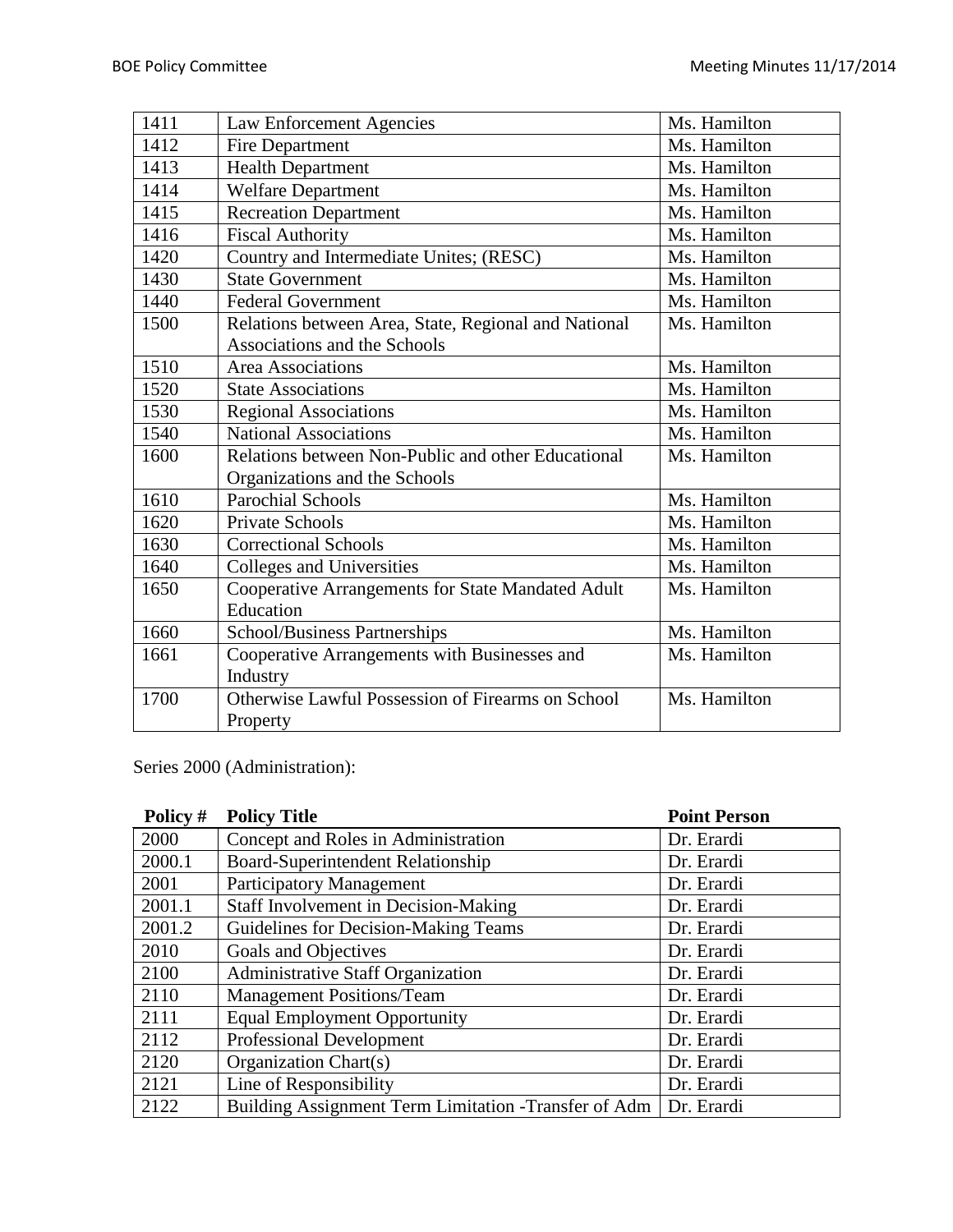| 2130    | <b>Job Descriptions</b>                            | Dr. Erardi |
|---------|----------------------------------------------------|------------|
| 2131    | Superintendent of Schools                          | Dr. Erardi |
| 2131.1  | Appointment of Designee for Superintendent         | Ms. Roche  |
| 2132    | <b>Assistant Superintendent</b>                    | Ms. Roche  |
| 2133    | Principals                                         | Ms. Roche  |
| 2133.1  | <b>Qualification and Duties</b>                    | Ms. Roche  |
| 2133.11 | <b>Assistant Principals</b>                        | Ms. Roche  |
| 2134    | <b>Business Managers</b>                           | Ms. Roche  |
| 2135    | Director of Pupil-Personnel Services               | Ms. Roche  |
| 2140    | Superintendent                                     | Ms. Roche  |
| 2141    | Recruitment of Superintendent                      | Ms. Roche  |
| 2150    | <b>Administrative Staff</b>                        | Ms. Roche  |
| 2151    | Recruitment of Administrative Staff                | Ms. Roche  |
| 2152    | Assignment of Administrative Personnel             | Ms. Roche  |
| 2153    | Orientation of Administrative Personnel            | Ms. Roche  |
| 2154    | Supervision of Administrative Personnel            | Ms. Roche  |
| 2200    | <b>Administrative Operations</b>                   | Ms. Roche  |
| 2210    | Administrative Leeway in Absence of Board Policy   | Ms. Roche  |
| 2220    | Representative and Deliberative Groups             | Ms. Roche  |
| 2221    | Superintendent's Cabinet                           | Ms. Roche  |
| 2222    | District Advisory Councils (district Personnel)    | Ms. Roche  |
| 2223    | School Administrator - Teacher Liaison Committee   | Ms. Roche  |
| 2224    | <b>Outside Consultants</b>                         | Ms. Roche  |
| 2230    | <b>Shared Services</b>                             | Ms. Roche  |
| 2230.1  | <b>Operations - Virus Protection</b>               | Ms. Roche  |
| 2231    | Policy and Regulation Systems                      | Ms. Roche  |
| 2232    | House Organs, Manuals, Directives, Bulletins,      | Ms. Roche  |
|         | Announcements                                      |            |
| 2232.1  | Administrative Reports/Annual Report               | Ms. Roche  |
| 2233    | Printing and Distribution of Agreements, Documents | Ms. Roche  |
| 2234    | <b>Treatment of Outside Reports</b>                | Ms. Roche  |
| 2240    | Research, Evaluation and Planning                  | Ms. Roche  |
| 2241    | <b>Grant Processing</b>                            | Ms. Roche  |
| 2250    | Monitoring of Product and Process Goals            | Ms. Roche  |
| 2300    | Code of Ethics                                     | Ms. Roche  |
| 2300.1  | Statement of Standards for School Leaders          | Ms. Roche  |
| 2300.2  | Code of Professional Responsibility                | Ms. Roche  |
| 2400    | Evaluation of Administrators and Administration    | Ms. Roche  |
| 2500    | <b>Administrative Reports</b>                      | Ms. Roche  |

### • **PUBLIC PARTICIPATION**

None